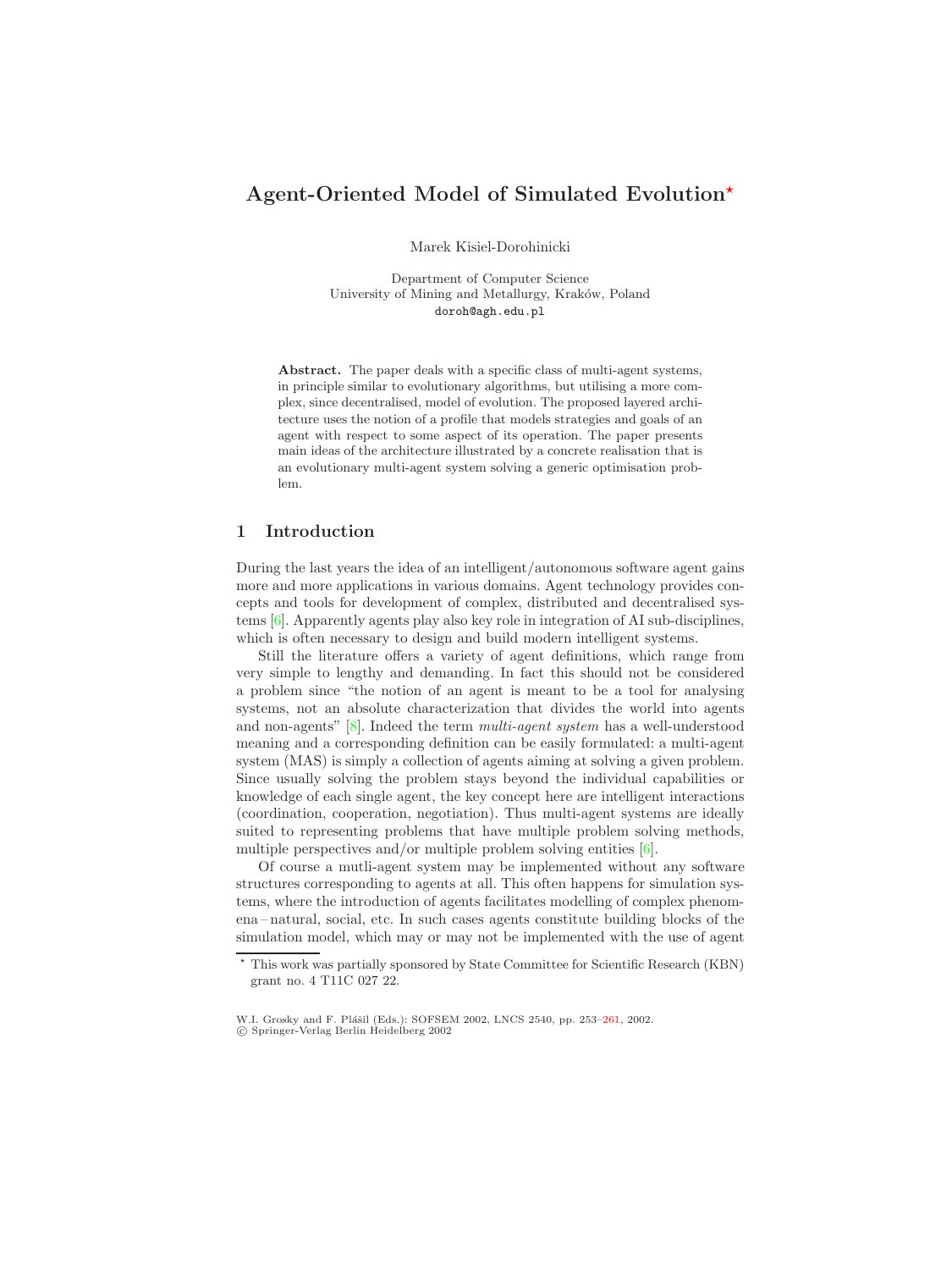<span id="page-1-0"></span>technology. An *evolutionary multi-agent system* (EMAS) has analogous characteristics, even though it is rather a computationally intelligent system that may be considered as an extension to classical evolutionary algorithms. The key idea of EMAS is the incorporation of evolutionary processes into a multi-agent system (MAS) at a population level. It means that besides interaction mechanisms typical for MAS (such as communication) agents are able to *reproduce* (generate new agents) and may *die* (be eliminated from the system). A decisive factor of an agent's activity is its fitness, expressed by amount of possessed non-renewable resource called *life energy*. Selection is realised in such a way that agents with high energy are more likely to reproduce, while low energy increases possibility of death.

Although evolutionary computation – a heuristic problem-solving approach based on models of organic evolution – has been successfully used in solving various problems for over 40 years, the model of evolution employed by most evolutionary algorithms is much simplified and lacks many important features observed in organic evolution. This includes dynamically changing environmental conditions, many criteria in consideration, neither global knowledge nor generational synchronisation assumed, co-evolution of species, evolving genotypefenotype mapping, etc. [\[1\]](#page-8-3). That is why many variations of classical evolutionary algorithms were proposed, introducing e.g. some population structure (in parallel evolutionary algorithms) or specialised selection mechanisms (like fitness sharing). The main advantage of EMAS is that it covers various specialised techniques in one coherent model.

Yet EMAS is a very specific, due to its features and fields of application, sub-type of multi-agent systems and thus needs special architecture that would be more adequate and easier for design and implementation. Since existing formalisms for MAS may not be easily applied to this kind of agent systems a simple yet extensible model of MAS based on M-Agent architecture is first proposed in the paper (for further reference see e.g.  $[2]$ ). This constitutes a base for a description of evolutionary phenomena at a level of a single agent and its internal architecture. The described concepts are shortly illustrated by an application of EMAS in the field of numerical optimisation.

### **2 General Model of MAS**

The multi-agent system consists of a set of *agents* ( $aq \in Aq$ ) and some *environment* (*env* ) they live in:

$$
MAS \equiv \langle Ag, env \rangle. \tag{1}
$$

The environment may have spatial structure and contain some *information* and/or *resources*, which may be observed by the agents:

$$
env \equiv \langle Res, Inf, sp \rangle \tag{2}
$$

where *Res* and *Inf* represent global (available in the whole system) resources and information, respectively. At the same time *sp* represents all features of EMAS related to the existence of some space (if any) including: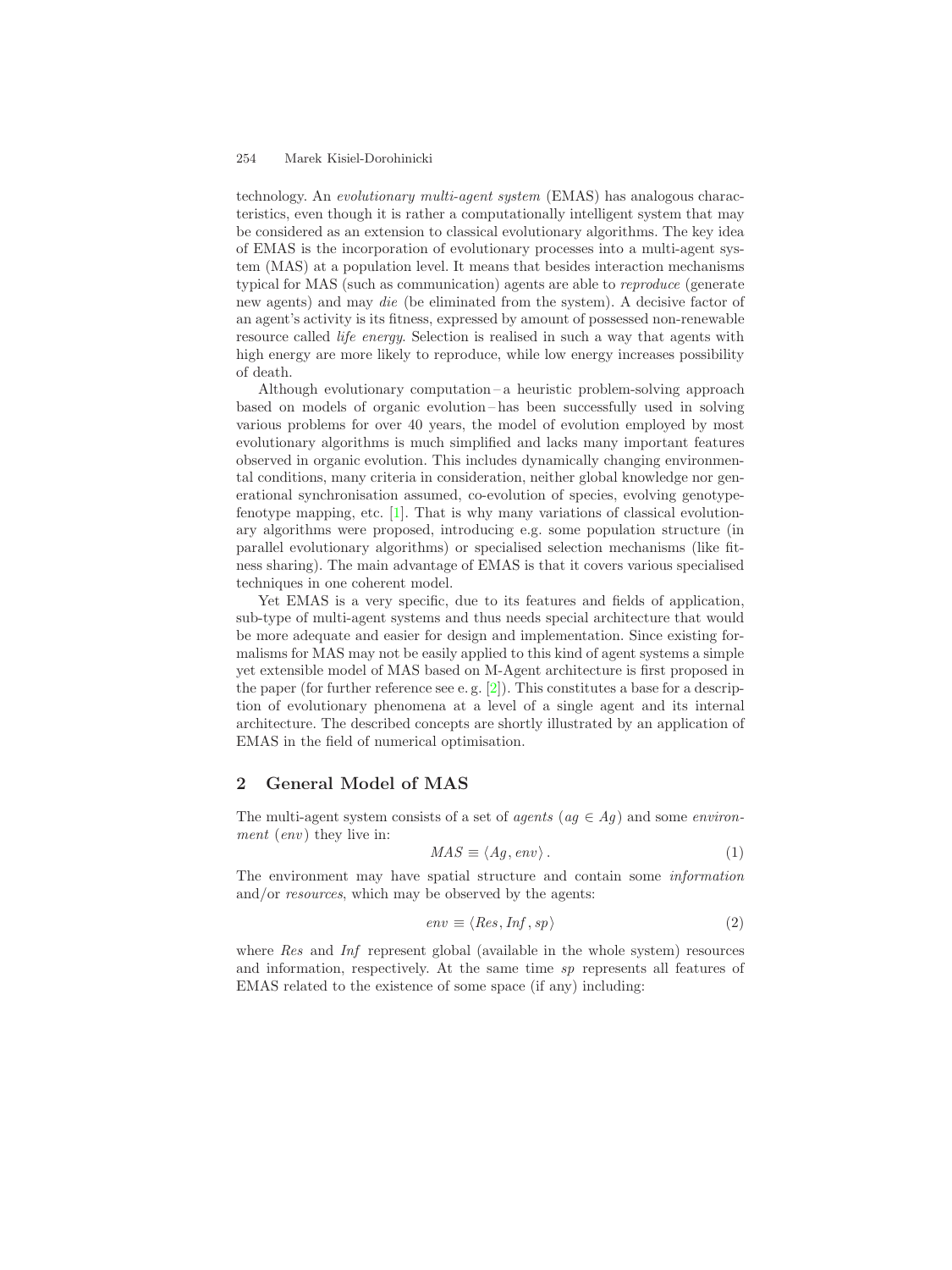

<span id="page-2-0"></span>Fig. 1. General structure of a multi-agent system according to the proposed model

- **–** possible locations of agents and local information or resources (topology),
- **–** actual agents' positions,
- **–** information or resources available in specific regions of the space,
- **–** range of observation and/or activity of agents.

The space is most often represented as a graph (Fig. [1\)](#page-2-0), and thus may be described as:

$$
sp \equiv \langle Pl, Tr, Loc \rangle \tag{3}
$$

where:  $Pl -$  set of possible locations:  $pl \in Pl$  (nodes of the graph),

- $Tr$  relation of direct neighbourhood between locations:  $Tr \subset Pl \times Pl$ (edges of the graph),
- $Loc -$  relation representing positions of agents:  $Loc : Ag \rightarrow Pl$ .

Each location  $pl \in Pl$  may be described in terms of local (available in this location) resources and information:

$$
pl \equiv \langle Res^{pl}, Inf^{pl} \rangle. \tag{4}
$$

The state of local resources  $Res^{pl}$  and information  $Inf^{pl}$  may be observed and/or changed only by agents, which remain close enough (this should be defined by a particular application) to the location *pl* .

# **3 Profile-Based Architecture of an Agent**

<span id="page-2-1"></span>The functionality of each agent is defined by a set of *actions* ( $act \in Act$ ) it is able to perform. Its internal architecture is described in terms of *profiles* ( $prf \in Prf$ ):

$$
ag \equiv \langle Act, Prf \rangle. \tag{5}
$$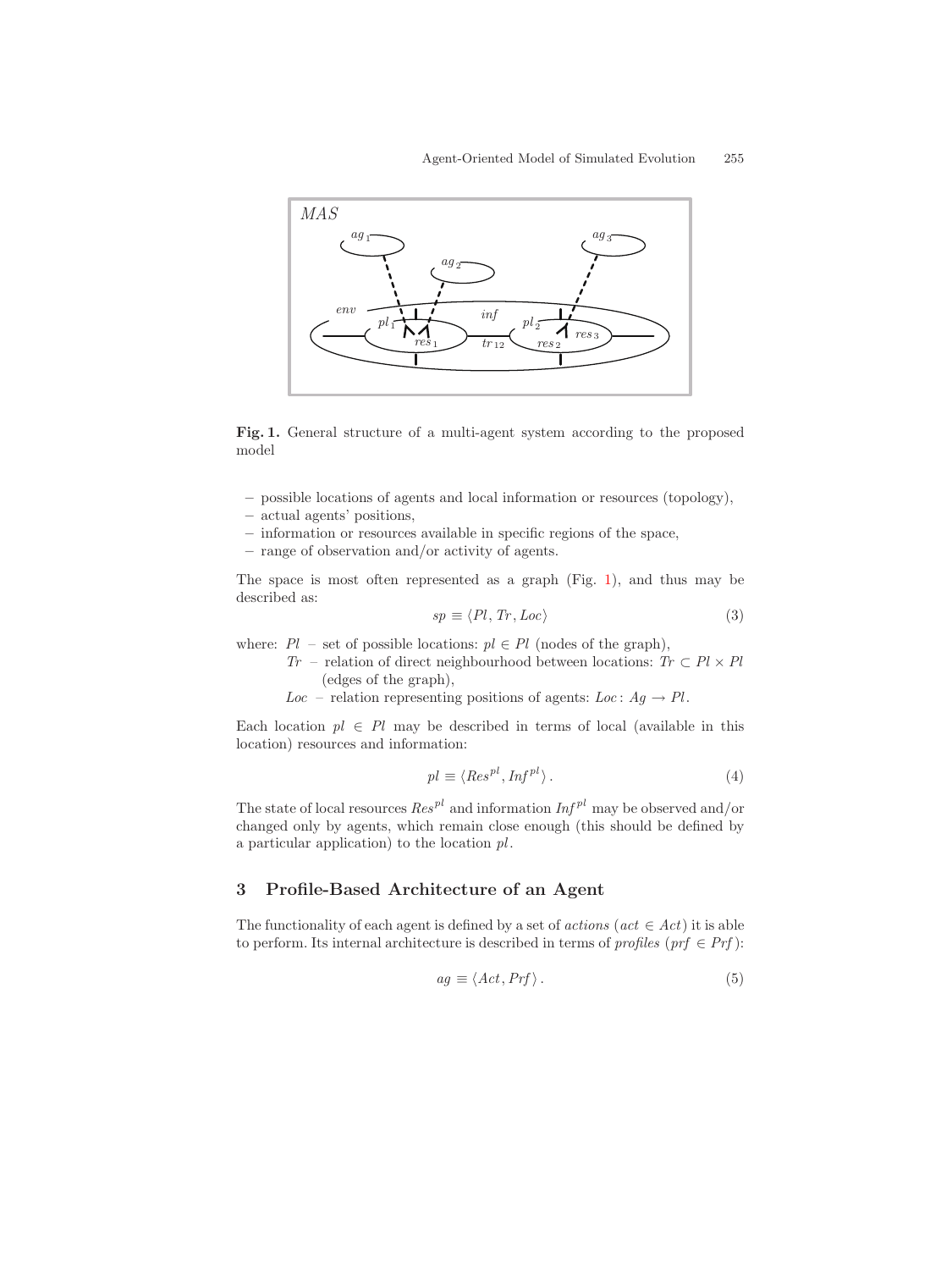The action is an atomic (indivisible) activity, which may be executed by the agent in the system.

Each profile defines the state of an agent from the point of view of a particular aspect of its functionality. The profile may concern some resource possessed by the agent ("physical" or "energetic" profiles):

$$
prf^{res} \equiv \langle res, St, Gl \rangle \tag{6}
$$

where: *res* – amount of the possessed resource,

*St* – set of *strategies* related to this resource,

*Gl* – set of *goals* related to this resource.

The profile may also be dedicated to modelling (a part of) the environment and/or (some features of) other agents ("information" or "intellectual" profiles):

$$
prf^{inf} \equiv \langle mdl, St, Gl \rangle \tag{7}
$$

where: *mdl* – piece of information representing the agent's knowledge about the world it lives in (the model of the world),

*St* – set of *strategies* related to this model,

*Gl* – set of *goals* related to this model.

The model is constructed by an agent using the information acquired via observation of its neighbourhood or from other agents via communication. Of course, this information may (in fact must) be incomplete and uncertain.

In both cases *St* denotes a set of *strategies* ( $st \in St$ ) describing how each action is related to a particular profile. Thus strategy *st*, which describes action *act*, in physical profile may be defined as:

$$
st: res \to res'
$$
 (8a)

and in intelectual profile:

$$
st: mdl \to mdl'.
$$
 (8b)

Strategies represent an agent's expectations of the action results, the real effects of the performed action may differ from these expectations, and this difference may drive a learning process of an agent.

A set of *goals*  $(gl \in Gl)$  specifies the agent's needs with respect to the resource or model and thus forms a base for a decision-making process. *Active goals* indicate the desired direction of changes, and *conservative goals* define the boundary conditions concerning the possessed resource or the state of the model from the point of view of the particular profile.

In this framework a general scheme of MAS operation is that each agent observes (some part of) the system, builds its internal model(s), and acts on (maybe closer part of) the system according to goals defined, spending or gaining some resources.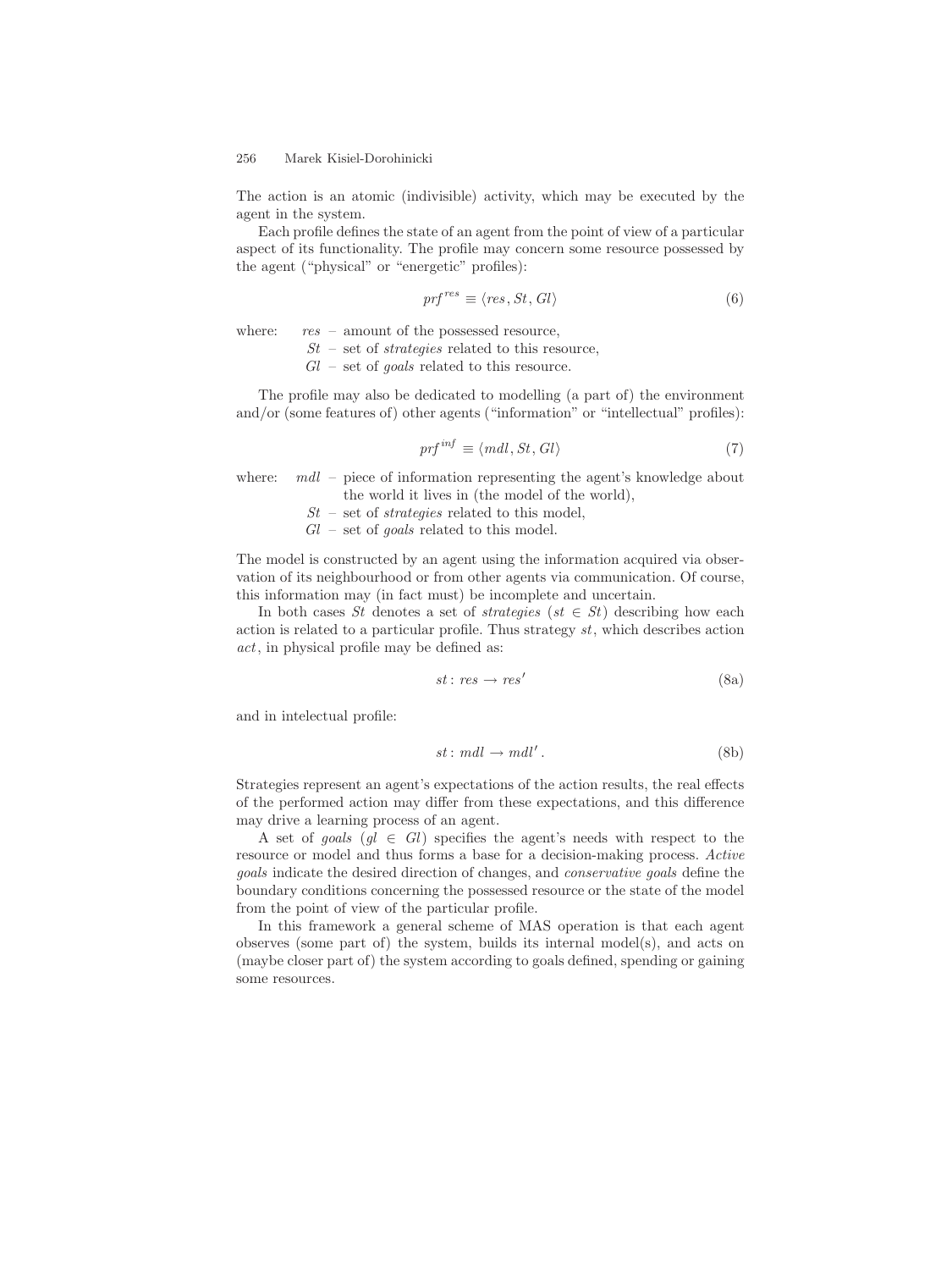<span id="page-4-1"></span>



**Fig. 2.** An example of agent's decision making

<span id="page-4-0"></span>In the particular case decision making means selection of the strategy to be realised and then the action(s) to be performed. The internal architecture of an agent does not enforce the specific rules of decision making. What is more, without stronger assumptions, this problem is ambiguous because of many profiles, and thus various goals to be achieved by an agent (at the same time). The most important thing to be established seems the selection of an active goal, for which such a strategy exists that actions to be performed do not violate passive goals of remaining profiles.

The proposed model of decision making is related to the concept of a layered agent architecture [\[7\]](#page-8-5) and assumes some order in the set of profiles  $Prf \equiv (Prf, \prec)$ , which allows for definite selection of the action to perform. This order defines priorities of active goals, as well as the direction of search for appropriate strategy and its verification by passive goals. Based on this assumption the decision making process consists of three stages:

- 1. selection of the (next) active goal of the lowest priority,
- 2. search for a strategy which satisfies the selected goal,
- 3. verification of selected strategy by passive goals of remaining profiles.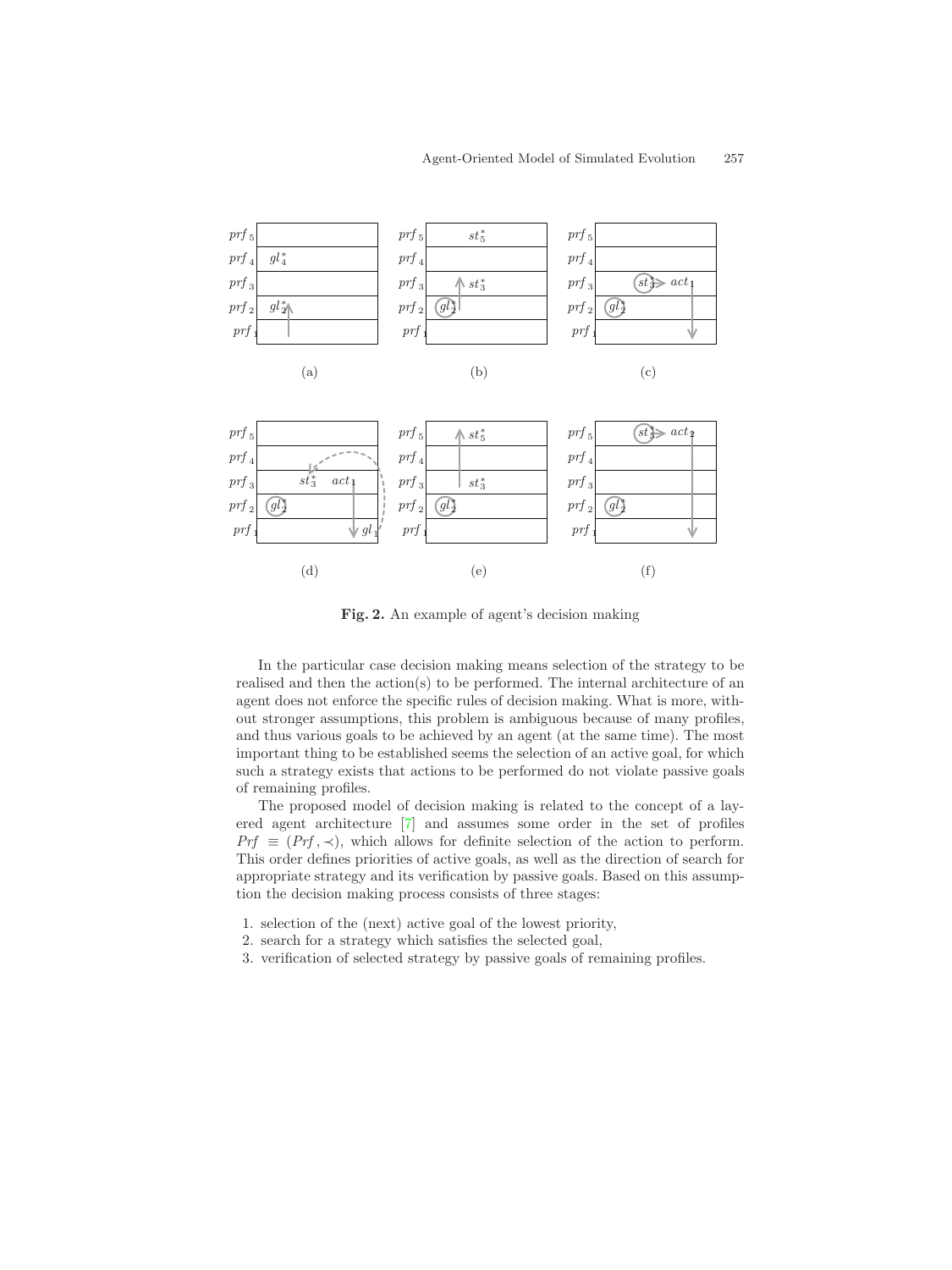When any stage fails, the process returns to the previous stage looking for the next element to consider. When stage 1 fails an agent remains idle (i. e. performs no actions).

This procedure is illustrated by a simple example in Fig. [2:](#page-4-0) a) selection of an active goal (stage 1), b) search for a strategy (stage 2), c) verification of an action (stage 3), d) action verification failed (return to stage 2), e) repeated search for a strategy (stage 2), f) action successfully verified (stage 3).

## **4 Modelling Phenomena of Evolution**

Following neodarwinian paradigms, two main components of the process of evolution are *inheritance* (with random changes of genetic information by means of mutation and recombination) and *selection*. They are realised by the phenomena of death and reproduction, which may be easily modelled as actions executed by agents:

- **–** action of *death* results in the elimination of an agent from the system,
- **–** action of *reproduction* is simply the production of a new agent from its parent(s).

Inheritance is to be accomplished by an appropriate definition of reproduction, which is similar to classical evolutionary algorithms. The set of parameters describing core properties of an agent (*genotype*) is inherited from its parent(s) – with the use of mutation and recombination. Besides, an agent may possess some knowledge acquired during its life, which is not inherited. Both the inherited and acquired information determines the behaviour of an agent in the system (*phenotype*).

Selection is the most important and most difficult element of the model of evolution employed in EMAS. This is due to assumed lack of global knowledge (which makes it impossible to evaluate all individuals at the same time) and autonomy of agents (which causes that reproduction is achieved asynchronously). In such a situation selection mechanisms known from classical evolutionary computation cannot be used. The proposed principle of selection corresponds to its natural prototype and is based on the existence of non-renewable resource called *life energy*. The energy is gained and lost when agents execute actions in the environment. Increase in energy is a reward for 'good' behaviour of an agent, decrease – a penalty for 'bad' behaviour (which behaviour is considered 'good' or 'bad' depends on the particular problem to be solved). At the same time the level of energy determines actions an agent is able to execute. In particular low energy level should increase possibility of death and high energy level should increase possibility of reproduction.

To provide a complete description of EMAS in terms of the proposed agent architecture only a few details reflecting evolutionary nature of the system should be completed. These are the mechanisms of selection and reproduction described in *energetic* and *reproductive* profiles.

As it was already announced, selection in EMAS is based on specific mechanisms, which are mostly driven by an *energetic profile* (*prf eng* ) consisting of: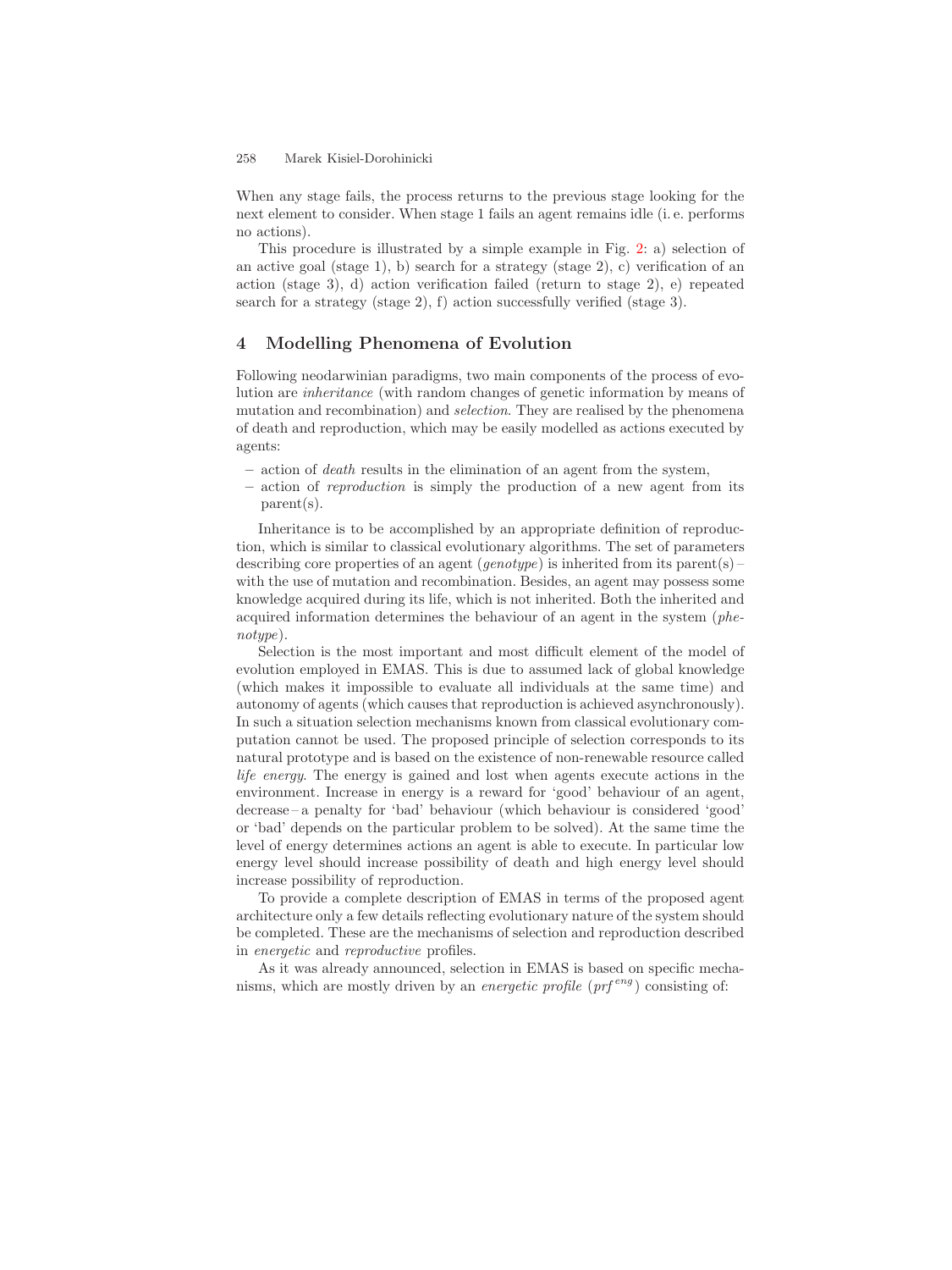- **–** resource *eng* life energy,
- goal to keep the level of energy above minimal value  $eng_{min}$ ,
- **–** strategies describing all agent's actions in terms of energy gain and loss, particularly the action of death:

$$
st^{die}: eng \rightarrow eng_{ind} \tag{9}
$$

which is understood in this profile as a change of the state of life energy to indefinite level  $eng_{ind} > eng_{min}$ ,

and thus may be described as:

$$
prf^{eng} = \langle eng, St^{eng} = \{st^{die}, \ldots\}, Gl^{eng} = \{eng > eng_{min}\} \rangle.
$$
 (10)

As long as the level of life energy is above  $eng_{min}$  the goal of energetic profile is conservative and blocks the realisation of actions which may decrease the amount of *eng* below this limit. When the energetic state drops below  $eng_{min}$  the goal energetic profile becomes active and triggers the strategy of death.

The agent's striving for reproduction is modelled by a *reproductive profile*  $(prf^{rp})$ , which consists of:

- **–** resource *hr* , which determines the agent's ability to reproduce,
- **–** strategy describing the action of reproduction as reducing the level of *hr* to its minimal value (*hr min*):

$$
st^{rp} \colon hr \to hr_{min} \tag{11}
$$

and maybe other strategies related to resource *hr* ,

**–** goal to keep the level of *hr* below the maximal value *hr max <sup>&</sup>gt; hr min*,

and thus may be described as:

$$
prf^{rp} = \langle hr, St^{rp} = \{st^{rp}, \ldots\}, Gl^{rp} = \{hr < hr_{max}\} \rangle. \tag{12}
$$

The amount of resource *hr* may increase (or decrease) depending on the situation of the agent, i.e. its age, interactions with the environment and other agents, etc. When it reaches the level of  $hr_{max}$  the agent tries to reproduce, expecting that it should lower the level of *hr*. The reproduction is successful if the state of the agent (e. g. amount of life energy) and its neighbourhood allows for the generation of a new agent.

Conforming to [\(5\)](#page-2-1) an evolving agent is thus described as:

<span id="page-6-0"></span>
$$
ag = \langle Act = \{ die, rp, \ldots \}, Prf = (prf^{eng}, prf^{rp}, \ldots) \rangle.
$$
 (13)

What lacks here is a profile (or profiles) reflecting the problem, which is to be treated (solved) by EMAS, and actions reflecting the solving process. These elements cannot be specified here because they are closely related to a particular application domain. Such specific profile and actions dedicated for optimisation problems are shortly described in the next section.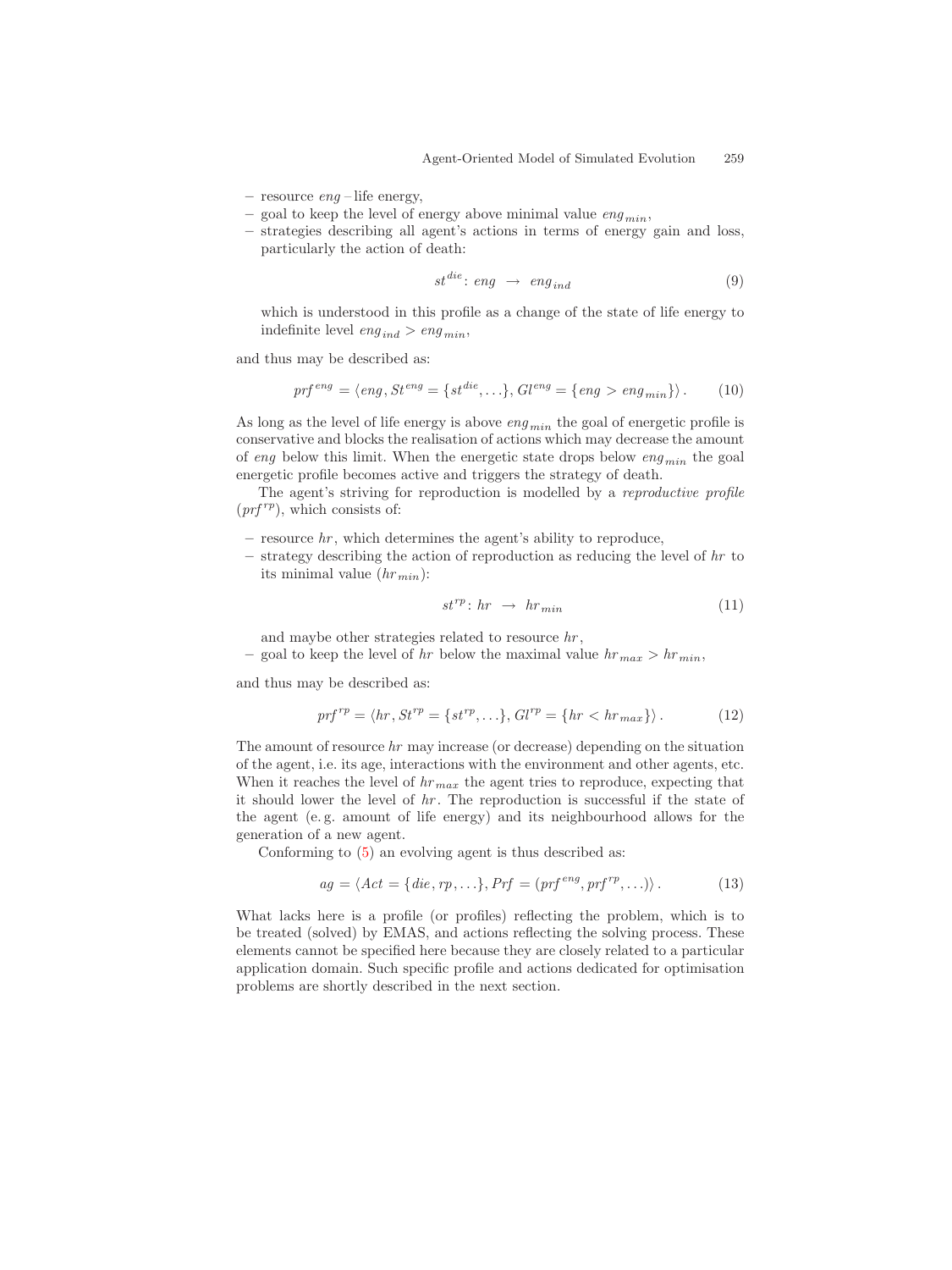# <span id="page-7-0"></span>**5 EMAS for Numerical Optimisation**

As an illustration to above considerations the simplest possible practical application of the proposed architecture will be presented: an evolutionary multi-agent system for numerical optimisation (cf. [\[4\]](#page-8-6)).

In the particular EMAS the population of agents represents feasible solutions to the problem defined by (a system of) objective function(s). The key issue here is the design of energetic reward/punishment mechanism, which should prefer better (with respect to the defined criterion or criteria) agents. This is done via *energy transfer principle* forcing worse agents to give a fixed amount of their energy to the encountered better agents. This may happen, when two agents inhabiting one place communicate with each other and obtain information about their quality with respect to known objective function(s).

According to [\(13\)](#page-6-0) each agent in the system may be described as:

$$
ag = \langle Act = \{ die, rp, ask, td, rd\}, Prf = (prf^{eng}, prf^{rp}, prf^{opt}) \rangle \tag{14}
$$

where *ask*, *td*, *rd* denote actions realising the *energy transfer principle* and *prf opt* represents a dedicated *optimisation profile*.

An *optimisation profile* is a problem-dependent profile, which encapsulates information about the solution represented by an agent, which is inherited during reproduction. In fact this is the only component of an agent's genotype and thus the crucial element of the whole process. This profile also contains strategies describing actions of *energy transfer principle*: *ask* (ask for information about the quality of solution represented by another agent), *td* (transmit energy), and *rd* (receive energy). Of course the last two actions must be also described in an energetic profile.

The flow of energy connected with the *transfer principle* causes that better agents are more likely to reproduce, whereas worse ones are more likely to die. This way, in successive generations, the agents should represent better approximations of the solution to the problem.

# **6 Concluding Remarks**

The proposed model of EMAS was successfully used as a base for a number for applications. Application areas range from numerical optimisation to hybrid soft computing systems involving fuzzy systems (e. g. data classification) and neural networks (e. g. time-series prediction). Concerning computational systems, EMAS enables the following:

- **–** local selection allows for intensive exploration of the search space, which is similar to parallel evolutionary algorithms,
- **–** the way phenotype (behaviour of the agent) is developed from genotype (inherited information) depends on its interaction with the environment,
- **–** self-adaptation of the population size is possible when appropriate selection mechanisms are used.